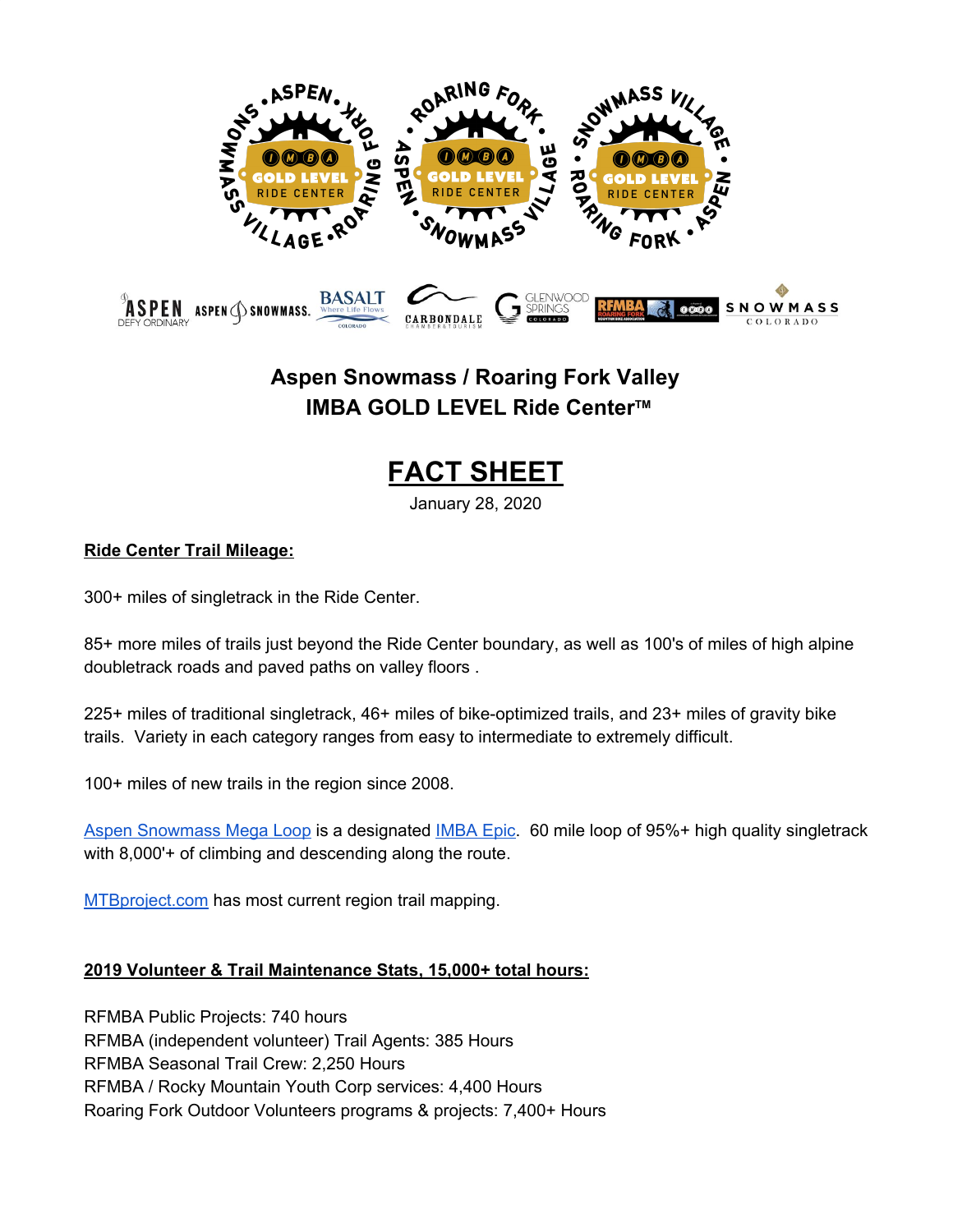#### **11 Public Land Managers:**

White River [National](https://www.fs.usda.gov/whiteriver) Forest Bureau of Land [Management](https://www.blm.gov/office/colorado-river-valley-field-office) - Colorado River Valley Field Office [Colorado](https://cpw.state.co.us/) Parks & Wildlife Pitkin [County](https://pitkincounty.com/443/Open-Space-Trails) Open Space & Trails City of [Aspen](https://www.cityofaspen.com/389/Parks-Open-Space) Parks, Open Space & Trails Town of [Snowmass](http://www.snowmassrecreation.com/) Village Parks, Recreation & Trails Aspen Skiing Company / [Snowmass](https://www.aspensnowmass.com/plan-your-stay/biking/snowmass-bike-park) Bike Park Town of Basalt Parks, Open [Space](https://www.basalt.net/431/Parks-Open-Space-Trails-Committee-POST) & Trails Eagle [County](https://www.eaglecounty.us/openspace/) Open Space Town of [Carbondale](https://www.carbondalegov.org/government/boards_&_commissions/bike,_pedestrian,_and_trails_commission/bike_pedestrian_and_trails_commission.php) Parks Recreation & Trails City of [Glenwood](http://www.glenwoodrec.com/31/Parks-Trails) Springs Parks & Trails

## **9 Cities, Towns, VIllages, & Counties:**

City of Aspen Town of Basalt Town of Carbondale City of Glenwood Springs Town of Snowmass Village Village of Redstone Eagle, Garfield & Pitkin Counties

### **Ride Center Community Partners:**

Roaring Fork Mountain Bike [Association](http://www.rfmba.org/) (RFMBA), an IMBA Chapter Aspen Chamber Resort [Association](http://www.aspenchamber.org/) (Lead Evaluation Partner) [Snowmass](http://www.gosnowmass.com/) Tourism (Lead Evaluation Partner) Aspen Skiing Company / [Snowmass](https://www.aspensnowmass.com/plan-your-stay/biking/snowmass-bike-park) Bike Park (Lead Evaluation Partner) City of Glenwood Springs / [Glenwood](https://visitglenwood.com/) Chamber (Supporting Evaluation Partner) Basalt Chamber of [Commerce](https://www.basaltchamber.org/) [Carbondale](https://www.carbondale.com/) Chamber of Commerce Roaring Fork Outdoor [Volunteers](http://rfov.org/) Mid Valley Trails [Committee](https://www.facebook.com/midvalleytrails/?tn-str=k*F) of Eagle County Red Hill [Council](http://www.redhillcouncil.org/) Aspen [Cycling](http://www.aspencyclingclub.org/) Club [Roaring](https://roaringforkcycling.org/) Fork Cycling [https://www.rockymountainyouthcorps.org](https://www.rockymountainyouthcorps.org/)Rocky Mountain Youth Corp

### **Annual Mountain Bike Events:**

Snowmass Bike Demo Days Power of Four / Snowmass Loop MTB Race (watch for a rebrand in 2020!) Snowmass Enduro Series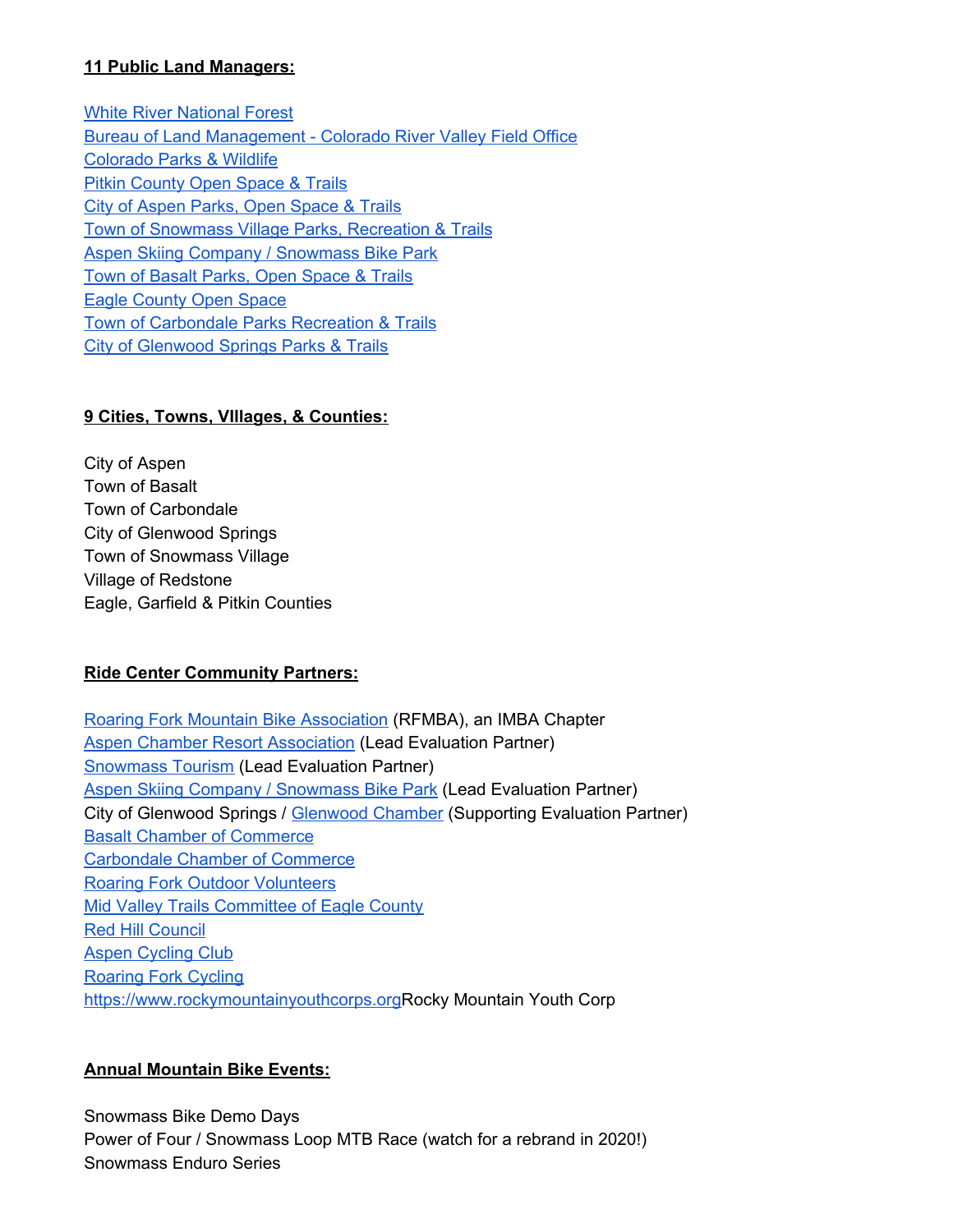WEDU Aspen FIFTY Grand Traverse MTB Race (Aspen to Crested Butte, direction changes each year) Aspen Cycling Club (Weds. Evenings MTB Summer Race Series) Big Mountain Enduro & Enduro World Series (over recent years) Aspen Fat Bike Race Porcupine Loop MTB Race

#### **13 Ride Center Bike Shops ( \* = RFMBA Supporting Partner):**

- \* Aloha [Mountain](http://www.alohamountaincyclery.com/) Cyclery \*
- \* [Aspen](https://www.aspenbikes.com/) Bikes \*
- \* [Basalt](http://www.basaltbikeandski.com/) Bike & Ski \*
- \* Replay Sports \*
- \* Ute City [Cycles](https://www.utecitycycles.com/) \*
- \* [Sunlight](https://sunlightmtn.com/ski-bike-shop) Ski & Bike \*

Aspen Bicycles Aspen Velo Four Mountain Sports Gene Taylor Sports Hub of Aspen Stay Tuned Ski & Sports Why Cycles / Revel Bikes

#### **Recreation Options beyond Ride Center Trails:**

Lost Forest at Snowmass (Alpine Slide, Zip Lines, Climbing Wall) Maroon Bells - scenic hiking + mountaineering Aspen Mountain - scenic gondola rides Rafting / Kayaking / SUPing with local guide companies Flyfishing with local guide companies Jeep Tours on high mountain FS Roads Ballooning, Paragliding, Golf, Horseback Riding, Rodeo Nights. Hot Springs in Glenwood Springs and the Crystal Valley. Plenty of great ideas on our local Chamber websites.

#### **Cultural Experiences beyond Ride Center Trails:**

Snowmass Thursday Night Free Summer Concert Series Aspen Music Festival (summer classical music concerts) Aspen Art Museum + local art galleries Belly Up Aspen (live music venue with national touring acts) Aspen Theatre in the Park Aspen / Santa Fe Ballet Aspen Ideas Festival / Aspen Institute events Aspen U Speaker Series